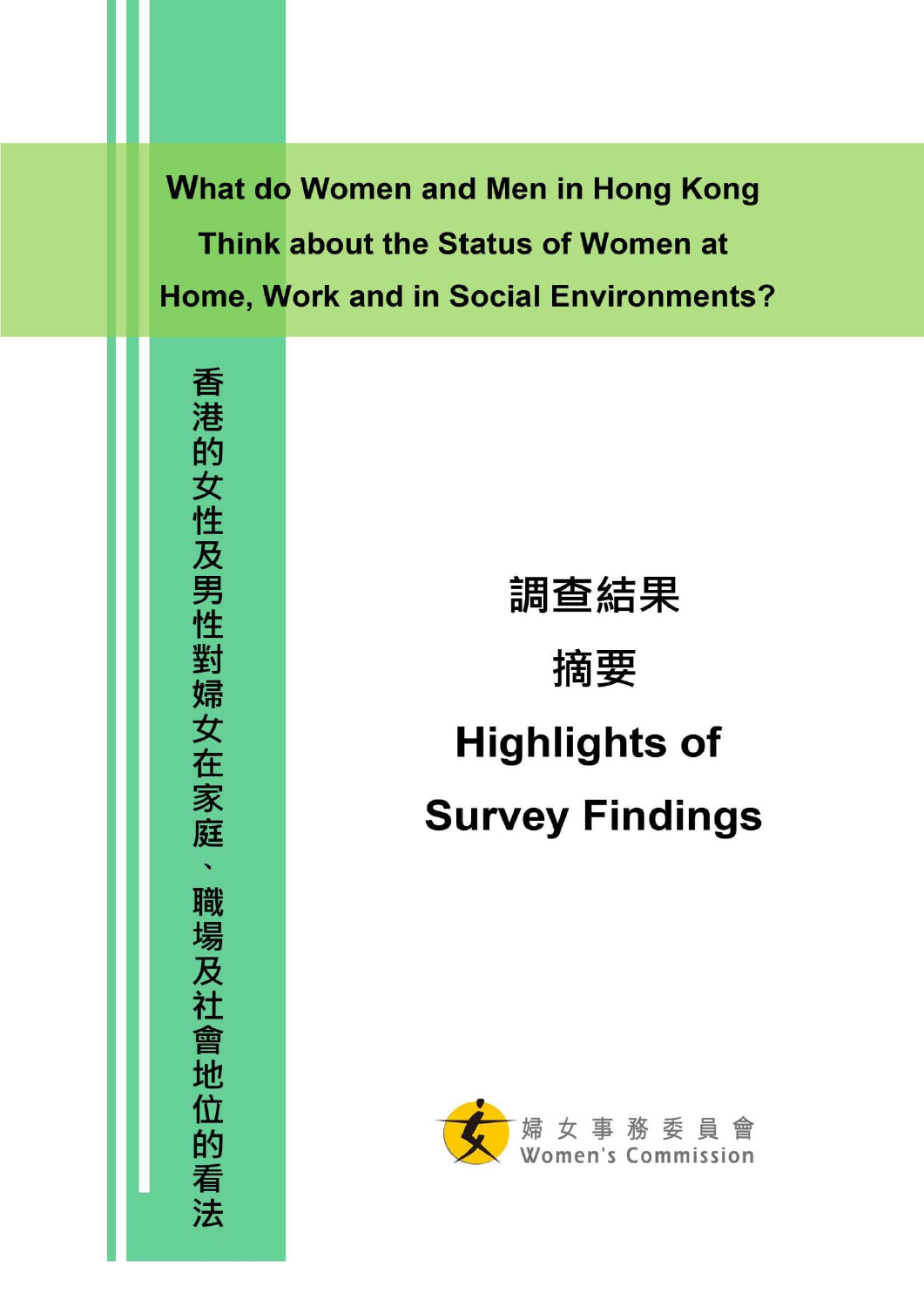# **"What do Women and Men in Hong Kong Think about the Status of Women at Home, Work and in Social Environments?"**

**Highlights of Survey Findings** 

**Submitted by** 

**Policy 21 Limited** 

**September 2011**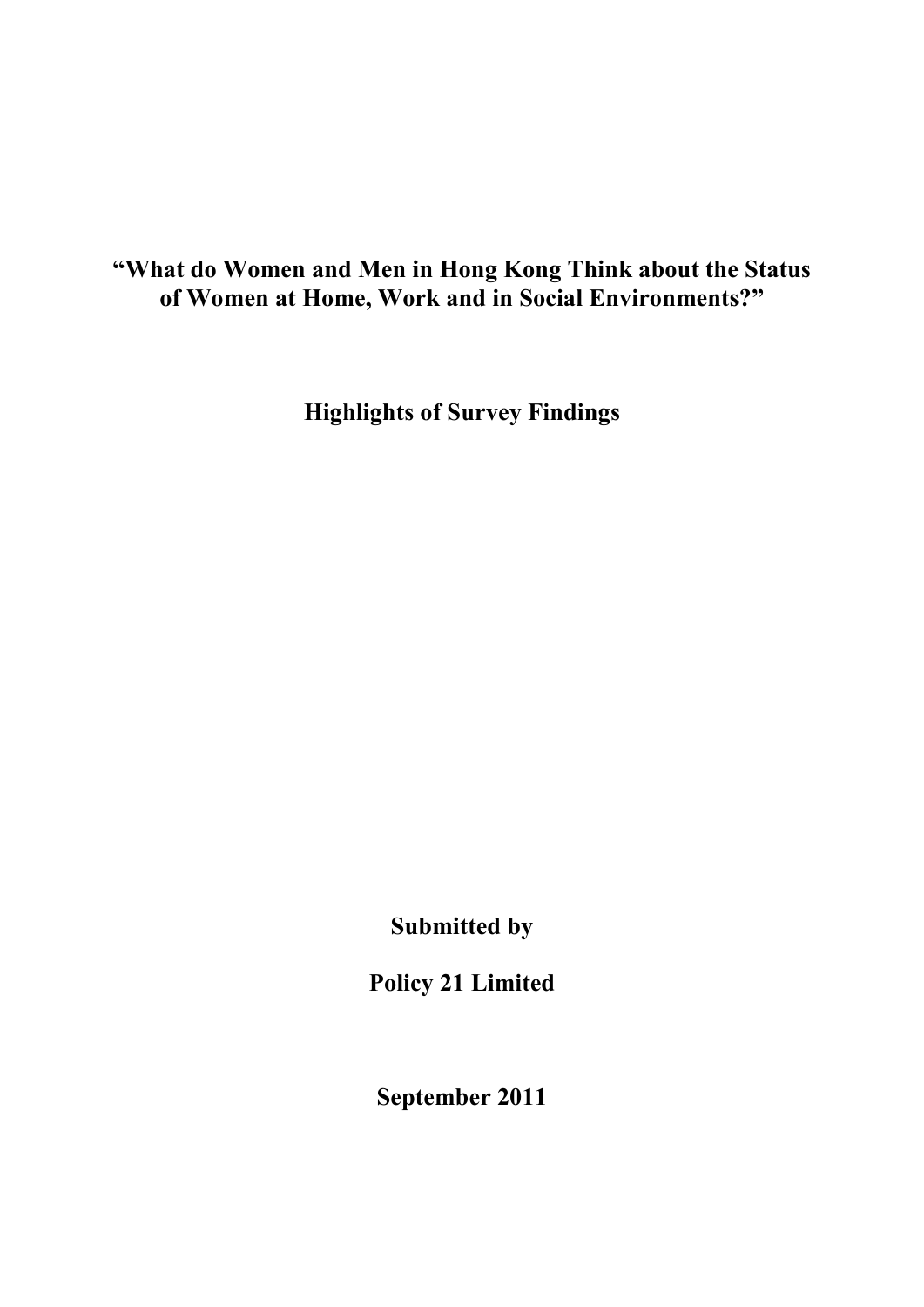# **OBJECTIVES**

1. The objectives of the survey are: 1) to study the public's perception of women's status at home, in the workplace and in social environments in Hong Kong, 2) to understand the factors affecting the full development and advancement of women in Hong Kong and, 3) to establish baseline reference reflecting women's status in Hong Kong.

# **RESEARCH METHODOLOGY**

2. To obtain a balanced public view on the issues, the survey covers both female and male respondents aged 18 or above.

3. Both qualitative and quantitative methods were adopted in the study, namely focus group discussions and a territory-wide household survey. Information obtained from six focus group discussions was used on the questionnaire design for the household survey. The territory-wide household survey was conducted through face-to-face interviews. A representative sample of 3,002 persons aged 18 or above was successfully enumerated during the period from February to May 2010, with a response rate of 66%.

4. Unless otherwise specified, the data below have been adjusted proportionally with reference to gender, age, location of residence, type of housing as well as completion of/ refusal to interview. The gender and age profiles of the sample are in line with the population data of Hong Kong compiled by the Census and Statistics Department in 2009 and can reflect the general profile of Hong Kong's population aged 18 or above.

#### **DEMOGRAPHIC CHARACTERISTICS**

5. The target respondents of this survey were Hong Kong residents aged 18 or above (excluding foreign domestic helpers). Among the 3,002 respondents, 43.3% (1,299) were males and 56.7% (1,703) were females, with age distribution as follows: 18-34 (24.7%), 35-54 (37.8%) and 55 or above (37.5%).

6. Over half of females (59.0%) and males (59.4%) were married/cohabiting.

7. 72.3% of females had attained secondary education or above. The corresponding percentage of males was higher (81.0%).

8. The percentages of females engaged in different economic activities (such as employed, student, retired, neither at work nor at school) were respectively lower than those of their male counterparts with the exception of the corresponding percentage of female home-makers (females 37.6% and males 1.2%).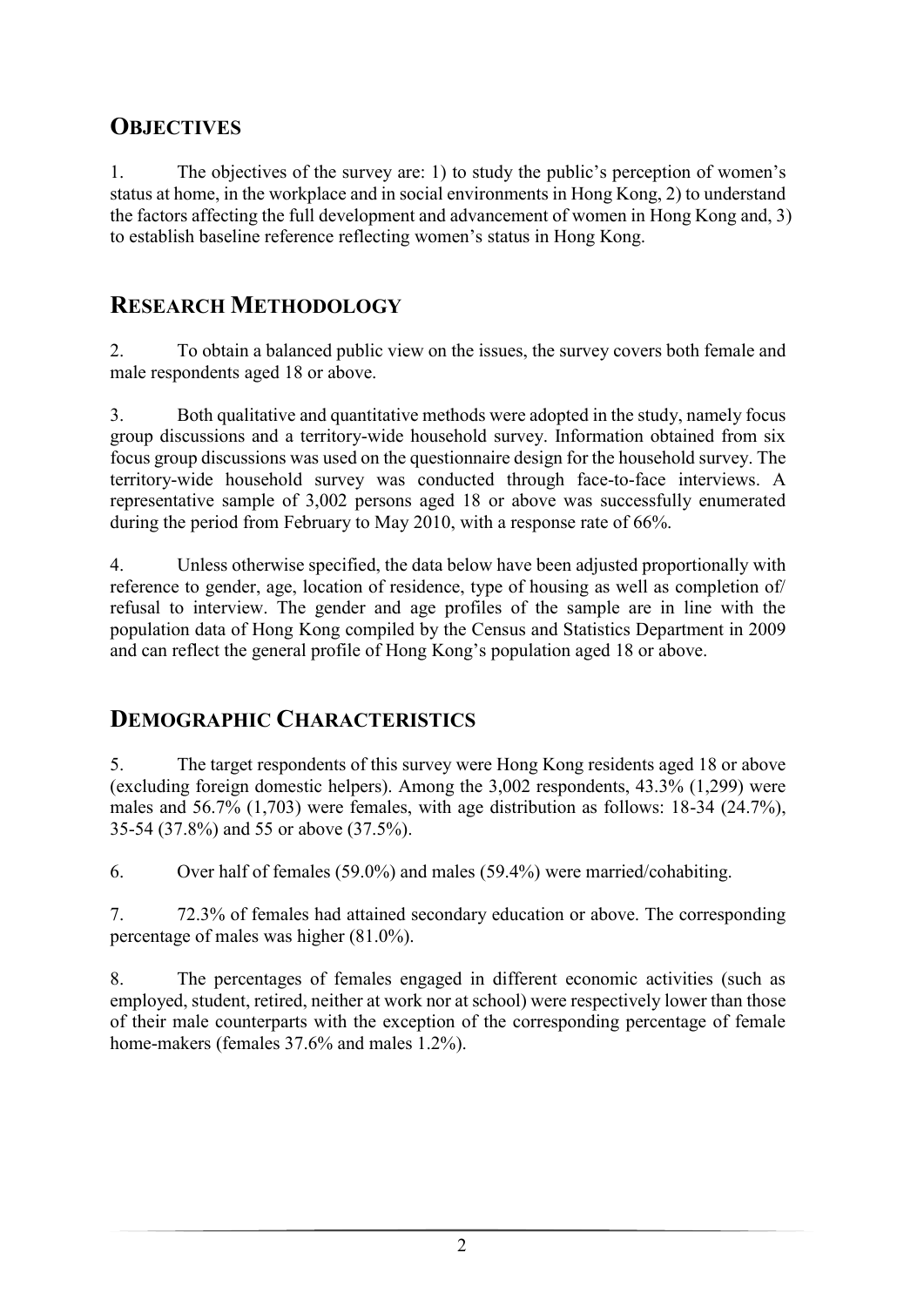# **WOMEN AT HOME**

# *Division of Family Duties*

9. Over 80% of women and men agreed that "both women and men should contribute to the household income", and the percentage of females showing agreement was higher than their male counterparts (males: 80.4% and females: 83.7%). The findings showed that the traditional concept that men should be the sole breadwinners of families with the primary duty of dealing with external affairs had changed. The society had generally accepted the change in women's economic role.

10. Findings of the survey showed that less than half (48.4%) of the society considered that "men should take up a larger share of household duties than they do now", while women outnumbered men significantly in showing agreement with this statement (females: 52.3% and males: 43.9%).

11. Over half of the females (51.2%) agreed that "men should take on more responsibility in childcaring than they do now" while only 43.0% of males agreed with this statement.

12. The survey result also revealed that women remained largely responsible for various kinds of household duties such as childcaring, cleaning and doing laundry, grocery shopping and preparing meals, taking care of elderly, disabled or chronically ill family members. 70.6% of females were indeed taking up the responsibility for childcaring. This reflected that it was generally accepted by the community that household duties were still women's responsibility.

13. Gender stereotypes were still found in division of household work. Women were mainly responsible for the chores of daily life (such as childcaring, cleaning and doing laundry, grocery shopping and preparing meals, taking care of elderly, disabled or chronically ill family members) and that they assumed the role of a carer whereas men were mainly responsible for some minor repairs at home.

# *Decision Making and Money Management*

#### *Decision making in family matters*

14. According to the survey, most people said they would decide together with their spouses/ cohabitants in family matters like major financial decisions (e.g. investment), location of residence, family (childbirth) planning, family activities and taking care of elderly family members who lived in the same household.

15. Women made decisions mostly on daily routines such as household decisions, daily childcare and education, extracurricular activities arrangement for child(ren), meaning that it was still common for women to assume the role of family carer.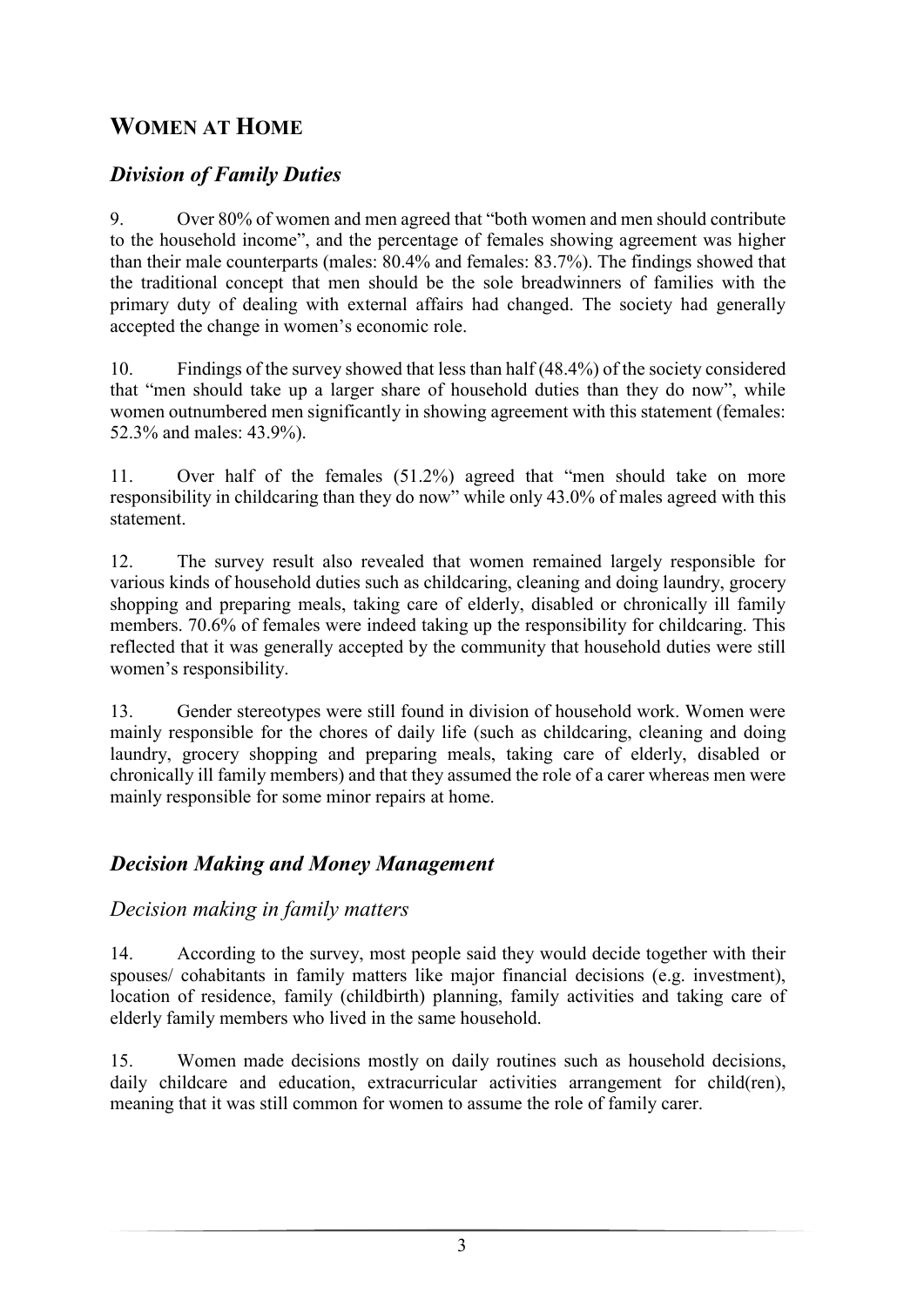#### *Money management*

16. As regards family financial management, about 43.6% of men and women indicated that they and their spouses/ cohabitants had savings together and had equal rights of using all or a portion of the money. Almost one fifth of them (19.1%) said that they were completely independent from their spouses/ cohabitants financially. According to the survey, almost one fifth of the people (18.7%) said that the male spouse was responsible for managing and allocating money; 86.3% of these women had no income at all. In comparison, only 14.5% of the society stated that the female spouse was responsible for managing and allocating money, which suggested that the authority of family financial management still lied mostly in the hands of men.

17. Analyzed by economic activity, although there were 27.8% of working women and 29.3% of female homemakers indicated that they and their spouses/ cohabitants had savings together and had equal rights of using all of the money, about 29.2% of female homemakers expressed that their male spouse was responsible for managing money and allocated their share, which showed a much higher proportion as compared to working women (6.6%).

18. Excluding those persons who had no income, although the percentage of males responsible for allocating money (15.3%) was still higher than that of females (14.2%), the discrepancy had slightly narrowed. This reflected that where men and women were both contributing to household income, women's say in money management had increased correspondingly.

#### *Perceptions and Attitude towards Marriage and Child Birth*

#### *Major considerations for marriage*

19. More women considered objective factors such as education level and social status to be among the major considerations for choosing a spouse (females: 51.8% and males: 42.0%). When analyzed by personal income, the income group of \$20,000 or above (females: 63.9% and males: 52.6%) had the highest number of persons agreeing with this view. When analyzed by age, it was found that the number of persons who considered objective factors to be among the major considerations for marriage decreased as their age increased.

#### *Same-sex relationship*

20. Concerning the acceptability of same-sex relationship, about 72.5% of people said they found same-sex relationship unacceptable. In comparison, more women (13.7%) than men (8.5%) accepted same-sex relationship. A relatively higher proportion of women (22.6%) and men (11.6%) aged 18 to 34 years old indicated acceptance of same-sex relationship. This notwithstanding, 65.9% of males and 63.9% of females in this age group indicated that they did not accept same-sex relationship.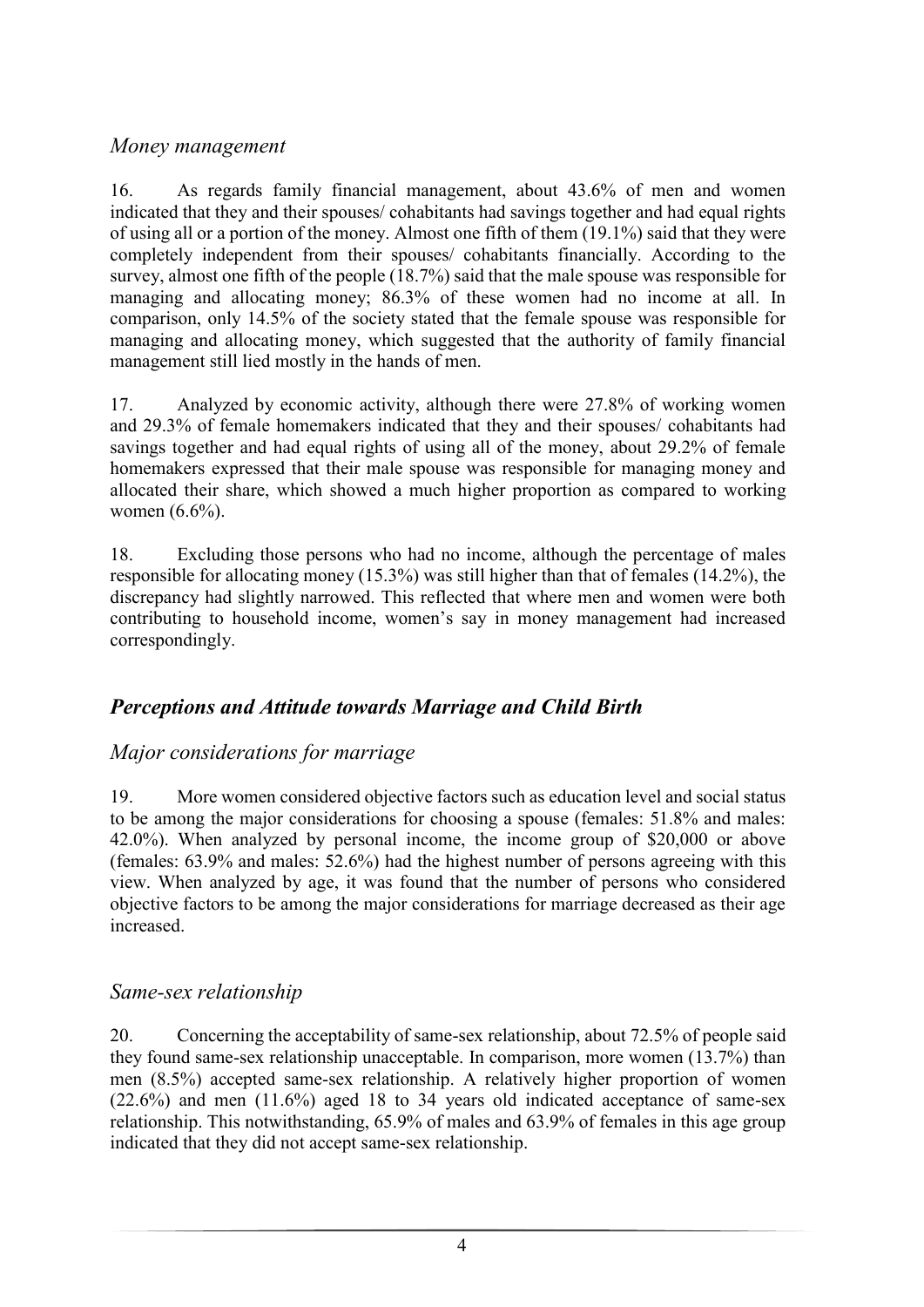#### *Married people are usually happier than the unmarried*

21. More men (37.6%) than women (32.5%) agreed that married people were generally happier than the unmarried. On the other hand, more women (34.1%) than men (27.4%) disagreed with this view.

#### *Acceptance towards singlehood*

22. Over 40% of people (irrespective of gender) felt comfortable with being single and had no plans of getting married (males:  $42.3\%$  and females:  $41.5\%$ ). It outnumbered those who disagreed with this view (males: 31.4% and females: 32.3%).

#### *Life without a child*

23. More women than men agreed that life without having a child was empty (males: 37.9% and females: 44.7%). Most of those agreeing were married/cohabiting; and among them those with child(ren) displayed the highest percentage of agreement (males: 47.1% and females: 54.3%). The never-married cohort had the lowest percentage of agreeing with the statement (males: 21.5% and females: 22.1%).

#### *Single mothers*

24. A higher percentage of women (53.9%) than men (45.6%) found it unacceptable for a woman to give birth to a child and had no intention to get married. Only the younger age group (aged 18-34) had greater acceptance for single mothers, with 39.9% men and 34.8% women. However, there were still 33.3% of males and 47.9% of females in this age group who found the statement unacceptable. It showed the social acceptance of single mothers was rather low.

#### *Cohabitation*

25. Over half of the males (53.6%) stated that "cohabitation without the intention of getting married" was acceptable, but only 38.2% of females found it acceptable. About 71.0% of never-married males stated that "cohabitation without the intention of getting married" was acceptable, but only 45.1% of never-married females found it acceptable. On the precondition that marriage would be an eventuality, the idea of "cohabitation before marriage" gained a slightly higher level of acceptance (46.2%) among never-married females but a slightly lower level of acceptance (66.0%) among never-married males.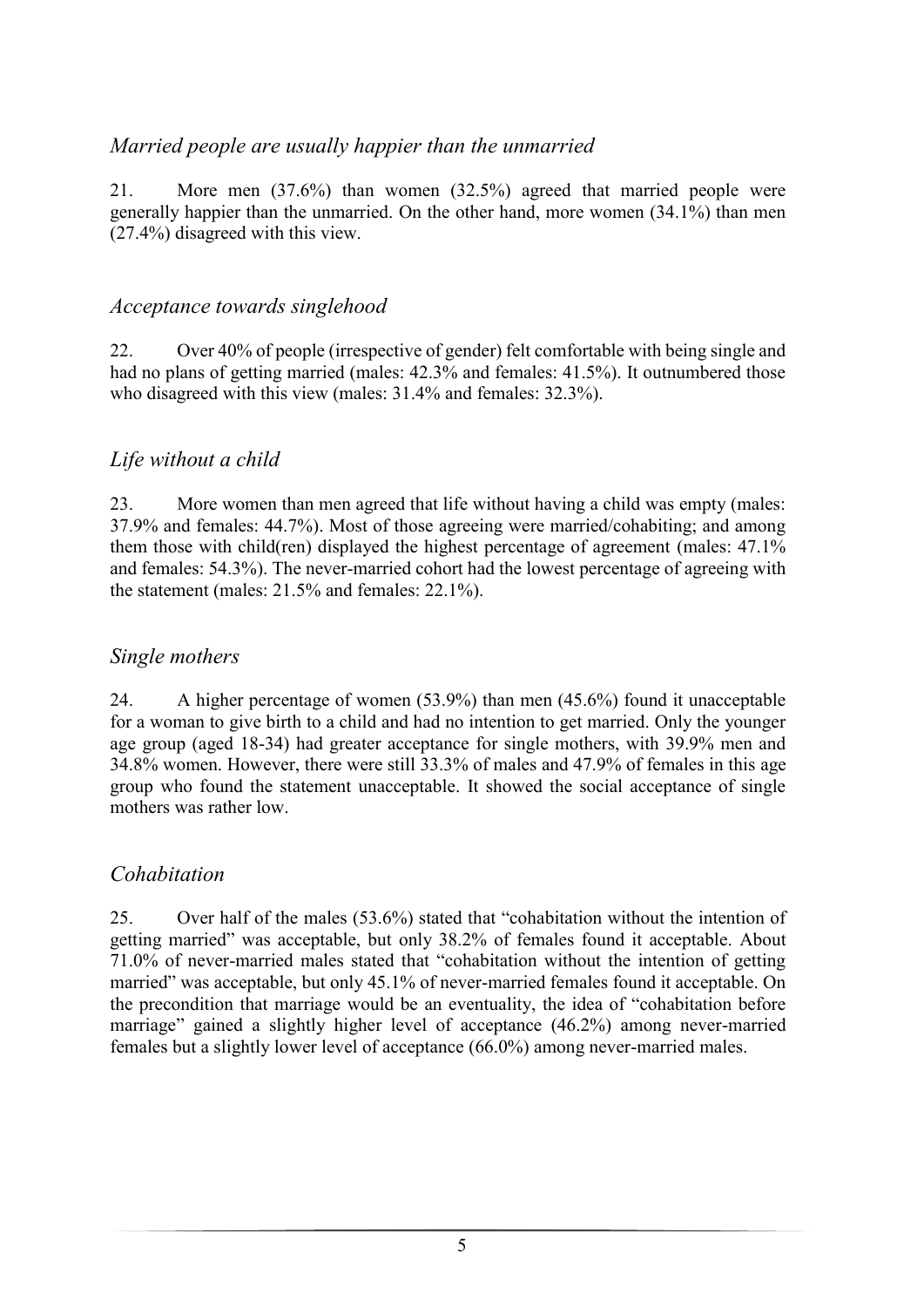#### *Attitude towards divorce*

26. On attitude towards divorce, the survey found that both men and women tended to agree that divorce was the best solution for a married couple who could not live together harmoniously provided that they did not have children. Among them, more women (56.1%) than men (47.3%) supported divorce as a solution. However, where a married couple had children, people tended to disagree that divorce was the best solution (males: 49.1%, females: 50.3%) whereas only 26.8% of males and 28.6% of females agreed.

# *Perception of Women's Status at Home*

#### *Male supremacy*

27. According to the survey, more than half of the society considered that male supremacy did not exist within a family context nowadays, while 35.0% of them considered otherwise. More women than men agreed that male supremacy existed within a family context nowadays (males: 32.8% and females: 36.8%).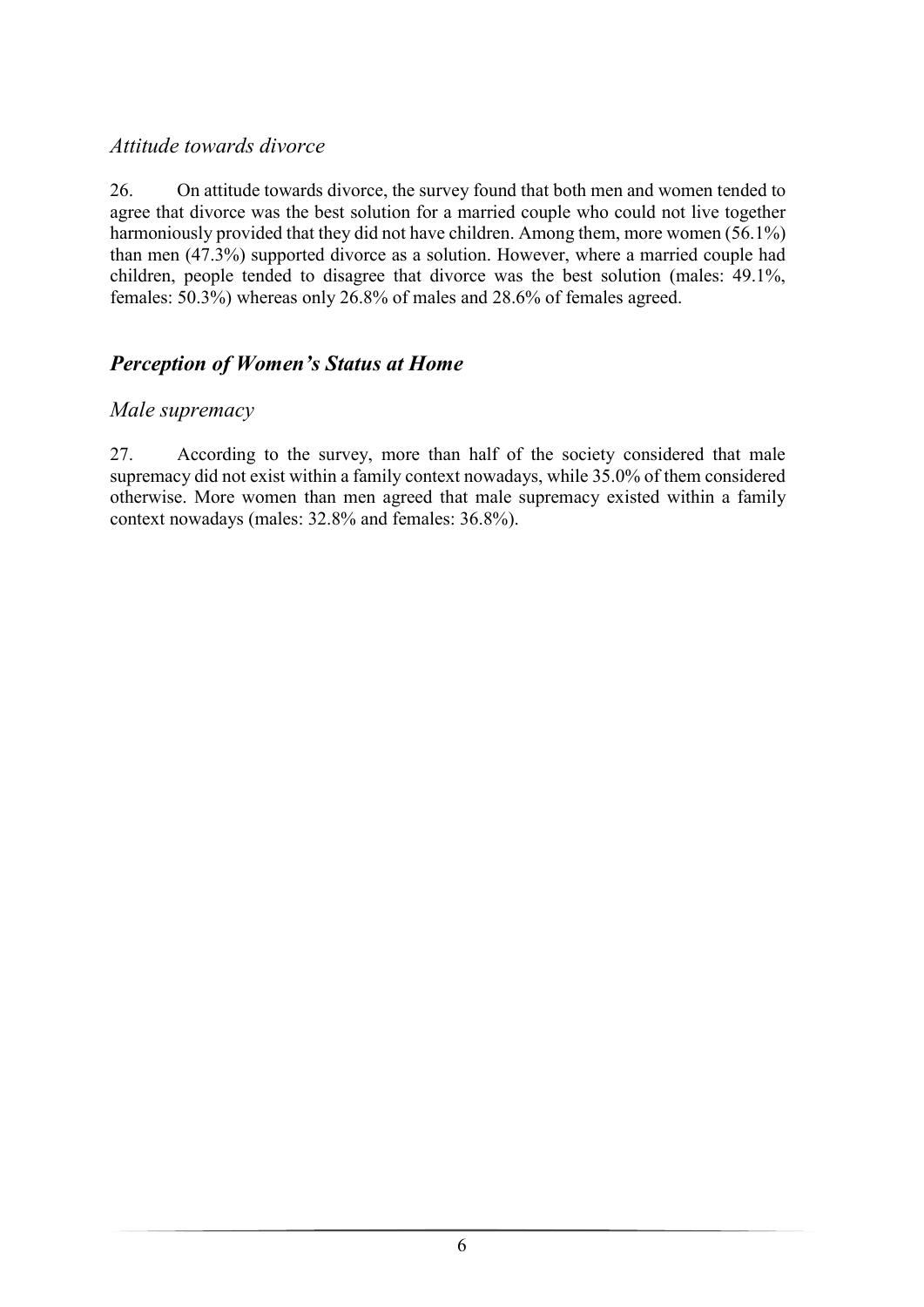# **WOMEN AT WORK**

#### *Perception of Women's Participation at Work*

#### *Women and career*

28. Concerning social perception towards working women, the survey revealed that 82.2% of people agreed that "having a job is the best way for a woman to be independent". It suggested that the public generally agreed that there was a direct relationship between participation at work and the independence of women.

29. About 57.1% of people agreed that "women have to sacrifice more than men in order to achieve career success" (males: 51.6% and females: 61.8%). On the other hand, about 37.4% of people agreed that "career development for women is limited, and it is more difficult for women than men to succeed in a career".

#### *Roles of women and men*

30. Over half of the society (50.4%) considered that "women should focus more on family than work", and about 38.9% of people agreed that "men's job is to earn money while women's job is to do household work and take care of the family". The findings revealed that women were commonly stereotyped as family carers.

31. About 79.0% of people acknowledged home-makers' contribution to the family and agreed that their contribution was as important as that of the bread-winning family member(s).

#### *Successful women*

32. The survey found that 33.4% of people thought that staff members generally preferred not to be supervised by female managers/supervisors. This reflected that people had prejudice against women as managers or leaders to a certain extent as they were predisposed by the traditional concept that management should be largely male-dominated.

33. 66.3% of people agreed that "an increase in the number of successful women is a positive social phenomenon", but there was a wide discrepancy between women and men in their responses to this statement. The percentage of women indicating agreement (72.1%) was higher than that of men (59.6%) by over 10 percentage points, which showed that men had a more traditional gender concept than women.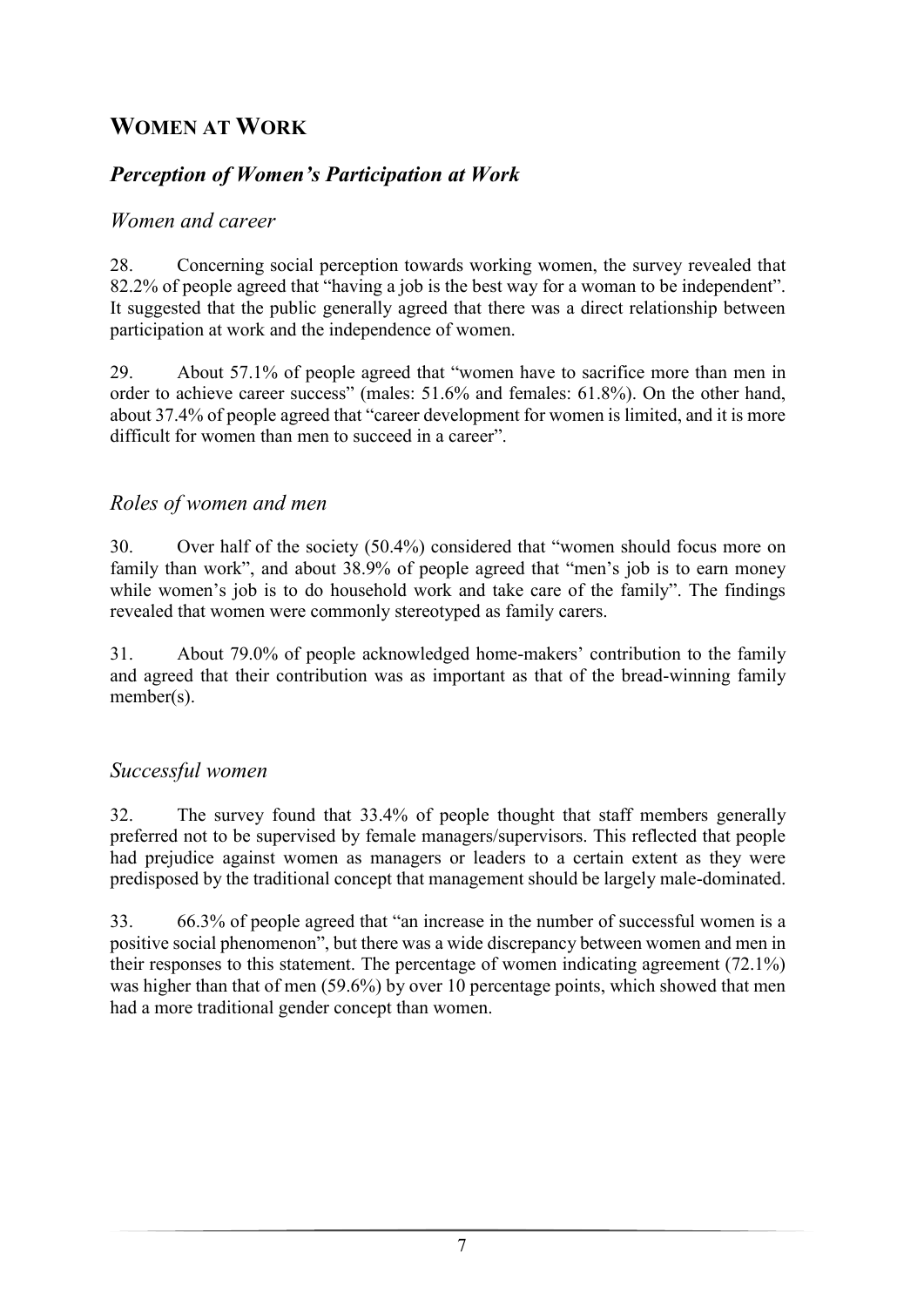# *Sexual Discrimination against Women in the Workplace*

#### *Income disparity*

34. Concerning sex discrimination in the workplace, it is unlawful discrimination under the Sex Discrimination Ordinance for an employer to treat an employee less favourably in respect of the terms and conditions of employment on the ground of his/her gender. Nevertheless, the survey findings revealed that more than 70% of people (71.7%) considered that men were better paid than women of the same rank/position. The percentage of men agreeing with this statement was higher than that of women (males: 73.2% and females: 70.5%).

#### *Employment protection*

35. The Sex Discrimination Ordinance also protects a woman from being treated less favourably on grounds of her pregnancy. The survey however revealed that 72.6% of the society considered that there were situations of employers choosing not to hire pregnant women. The number of those who thought that these cases "always happen" constitutes as much as 28.9%.

36. Although the Family Status Discrimination Ordinance provides legal protection to people having responsibility for the care of family members, the survey showed that the majority of people still thought that there were discriminations against persons due to their family status, as more than 70% of people (71.8%) thought that employers chose not to hire employees who could not work overtime because of the need to look after family members.

#### *Sexual harassment*

37. 27.0% of the society thought that sexual harassment against female employees was common in the workplace.

#### *Glass ceiling and occupational segregation*

38. "Glass ceiling" refers to the hidden obstacles for women to be promoted to senior positions, which was created by deep-rooted gender bias against women in the workplace. According to the survey, over 70% of people considered that men usually stood a better chance of promotion than women of similar age (70.7%) or with similar abilities (71.1%), which reflected a general view that women's promotion prospect was still limited by the "glass ceiling".

39. Occupational segregation between sexes still existed in employment. About 70.2% of people thought that being a woman was an obstacle to development and promotion in the workplace, with more women (71.9%) than men (68.2%) thinking this way.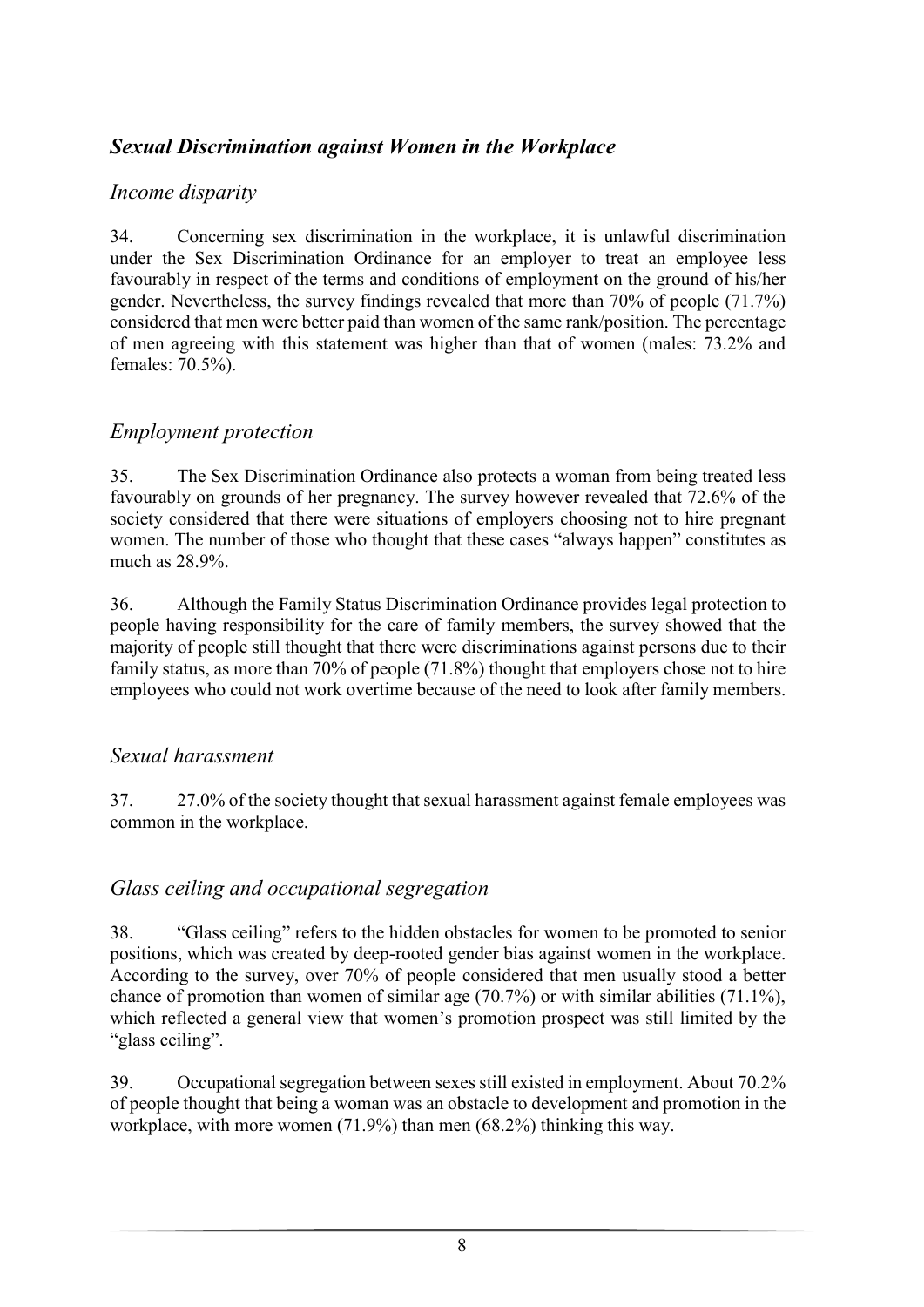#### *Factors Hindering Women from Taking up Paid Work and Re-entering the Job Market*

#### *Family responsibility prevented women from joining the workforce*

40. Statistics compiled by the Census and Statistics Department in 2009 showed that women's participation rate in the labour market of Hong Kong was only 53.1%. substantially lower than that of men (69.4%). The labour force participation rates of married women (51.5%) and divorced/separated or widowed women (28.6%) were lower than never-married women (67.5%).

41. The survey revealed that the percentage of women (8.4%) doing part-time job (i.e. working less than 30 hours per week on average) was distinctly higher than that of men  $(2.6\%)$ .

42. Out of married/cohabiting women who had never worked, 30.7% indicated "having to look after other family members" was their main reason for not working. This reflected that family responsibility was a major reason that kept women from seeking employment.

#### *Leaving the workforce after giving birth*

43. According to the survey, 29.8% of married/cohabiting females with child(ren) indicated that they did not (or had no intention to) return to work after giving birth and 25.4% of married/cohabiting males with child(ren) indicated that their spouses/cohabitants did not return to work after giving birth, reflecting that it was common for women to choose to leave the workforce after giving birth.

44. Among married/cohabiting men with child(ren), the major reasons for their spouses/cohabitants not returning to work after giving birth were "she has to look after other family members" (63.5%), "she has to do housework" (57.7%) and "we were unable to find someone to look after our children" (41.0%).

45. Among married/cohabiting women with child(ren), the major reasons for not returning to work after giving birth were "I have to look after other family members" (76.8%), "I have to do housework" (59.3%) and "I prefer to spend more time with child(ren)"  $(43.1\%)$ .

#### *Married women were treated less favourably on their return to the workplace*

46. Less than one-third of married/cohabiting females (29.8%) had tried to get back to work after quitting the job market for a long time.

47. 36.4% of women resuming work stated that their new post/rank was less favourable than their previous ones, and 40.1% of them said that their remuneration was lower than before.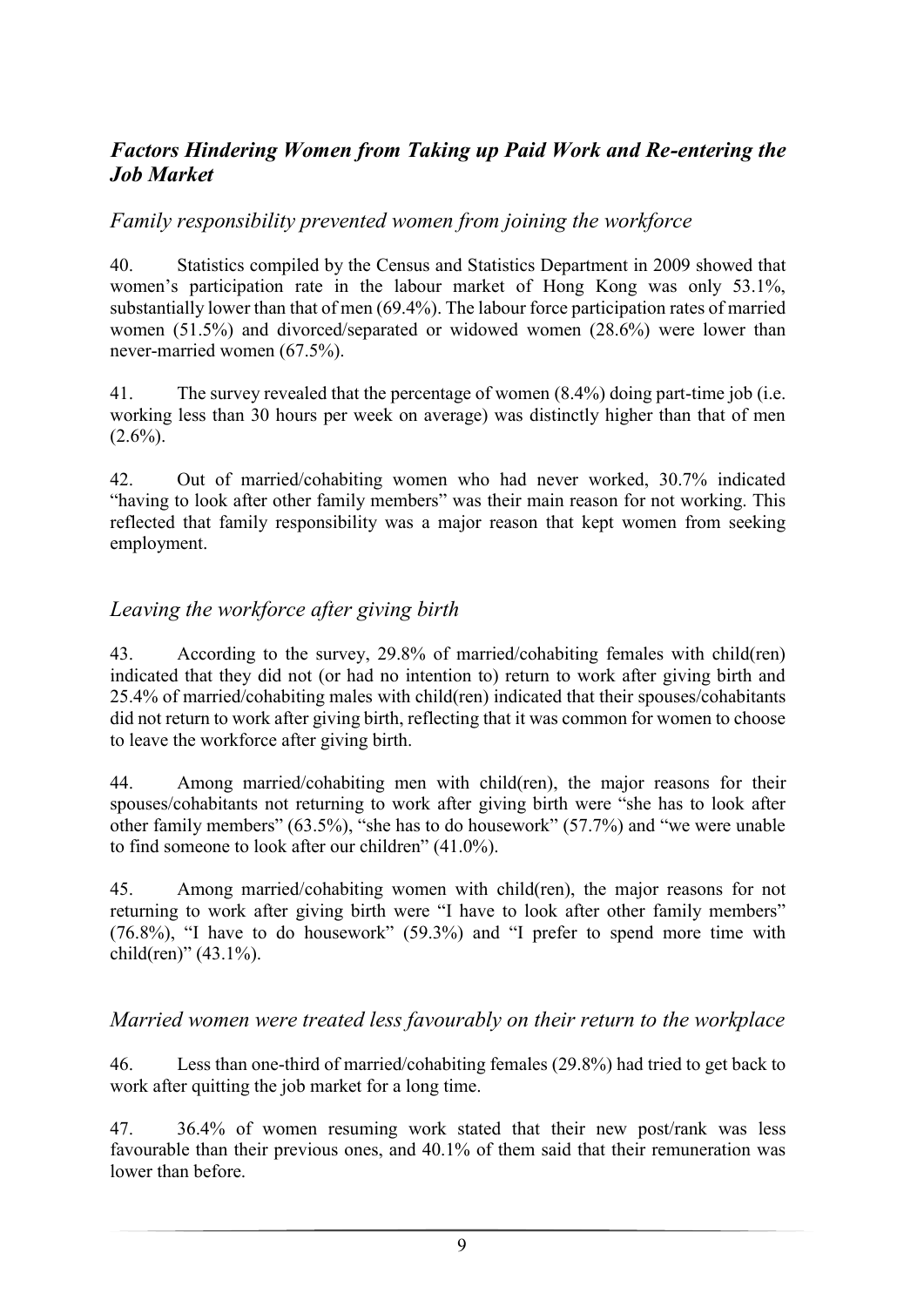# *Family-friendly employment practices*

48. About 71.0% of people in the society agreed that employers or supervisors were willing to allow their staff to take leave or time off to handle family matters; and about 69.1% agreed that employers would allow staff to work flexitime upon mutual agreement.

49. Nevertheless, the majority considered that such situations "do not always happen" or "happen occasionally", whereas those who indicated that both situations "always happen" account for only 4.1% and 7.0% respectively of the total.

# *Career expectation*

50. On women's career expectation, the survey found that 26.6% of women did not wish to be very successful in their career. Their major reasons were "I have to look after other family members" (65.1%) and "I have to do housework" (55.6%). About one third (37.7%) indicated that "I prefer to spend more time with my child(ren)". Among women of all marital status, about 40.7% of married/cohabiting women with child(ren) shared this view, which was significantly higher than women of other marital status. Besides, more than one-fifth of married/cohabiting men (23.2%) said that they did not want their spouses/cohabitants to be very successful in their career. Their main reasons were "she has to look after other family members" (60.3%) and "she has to do housework" (52.6%).

51. On the contrary, slightly more than half of the women (52.1%) wished to be successful in their career whereas nearly two-thirds of married/cohabiting men (64.5%) wanted their spouses/cohabitants to be very successful in their career. It was noted that about 64% of widowed women refused to indicate their career aspiration and the reasons for this were unknown.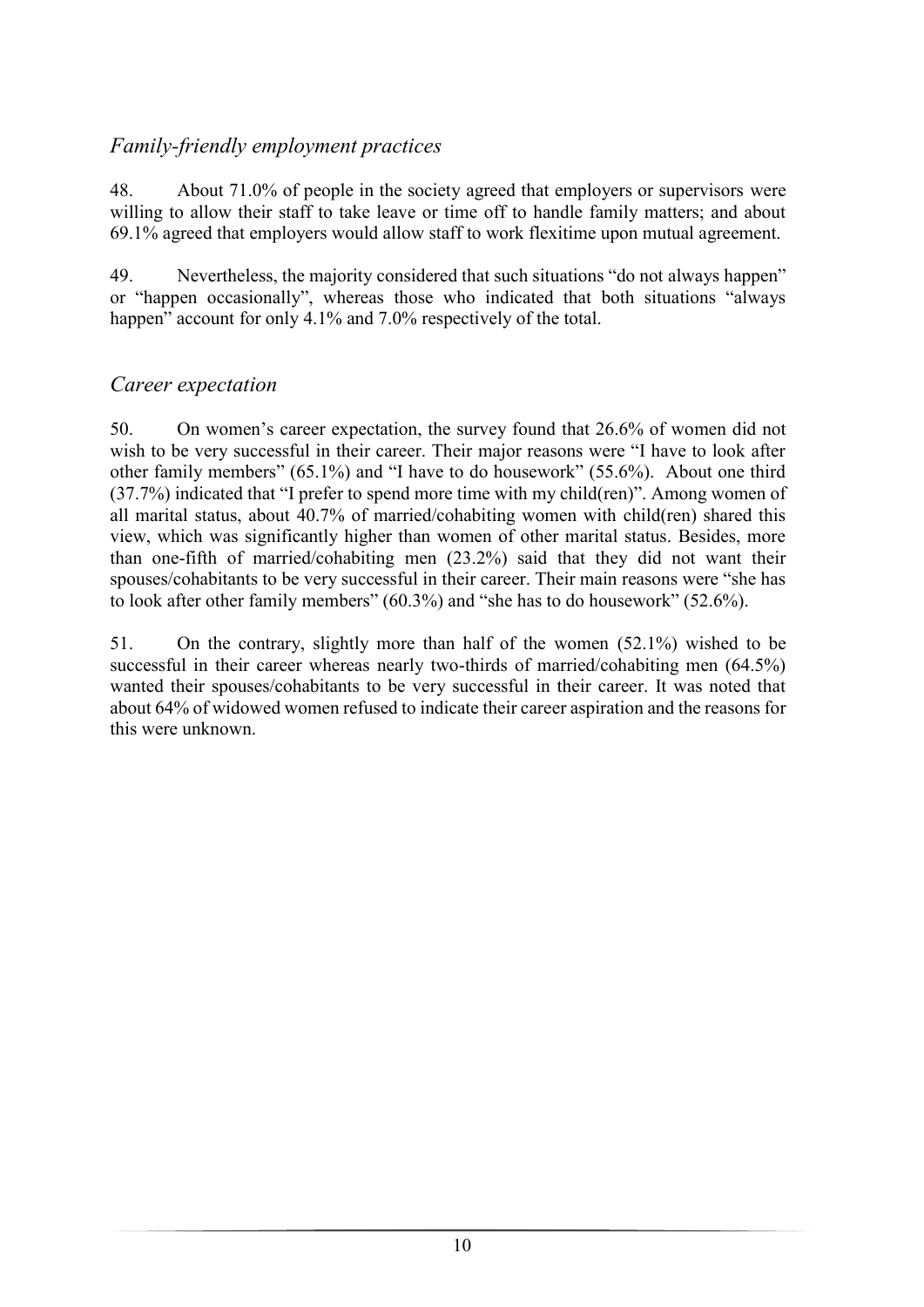# **WOMEN IN SOCIAL ENVIRONMENTS**

# *Views on Women's Political Participation*

#### *Participation in Government advisory and statutory bodies*

52. The survey revealed that 46.5% of people said they had never heard of Government advisory and statutory bodies, and there were more women (50.4%) than men (42.0%) among them. For those who indicated that they had heard of but had never participated in any Government advisory and statutory bodies, the main reasons for not participating were: "not interested" (males: 58.3% and females: 60.3%) and "no time/too many procedures" (males: 29.3% and females: 26.6%). Only 9.3% of men and 7% of women indicated that they would accept an invitation to participate in a Government advisory and statutory body.

53. When asked whether they thought that less women than men had been invited to participate in Government advisory and statutory bodies, nearly half of the men and women (males: 43.7% and females: 47.3%) indicated neutrality. Those who disagreed with this statement (males: 28.9% and females: 25.4%) slightly outnumbered those who agreed (males: 24.6% and females: 25.2%).

#### *Registration as voters*

54. The survey found that 58.6% of people indicated that they had registered as voters. Among those self-claimed registered voters, there were 49.7% males and 50.3% females. The Registration and Electoral Office showed the number of registered voters in 2010 was 3,431,592 (males: 50.2% and females: 49.8%).

55. On voting participation, the survey found that among those who had not registered as electors, 56.2% of women gave the reason that they were "not interested" in getting registered. The other reasons given were "no time/too many procedures" (17.5%) and "not eligible" (17.4%).

# *Engagement in Community Activities*

#### *Participation in community activities in the past 12 months*

56. 28.5% of women said that they had participated in activities organized by local organizations like mutual aid committees/ Kai Fong associations/ labour unions/ churches/ political parties over the past year, while only 19.3% of men indicated that they had participated in such activities. The rate of participation in community activities was directly proportional to educational attainment, i.e., the higher the educational levels, the more the indication of participation in community activities over the past year.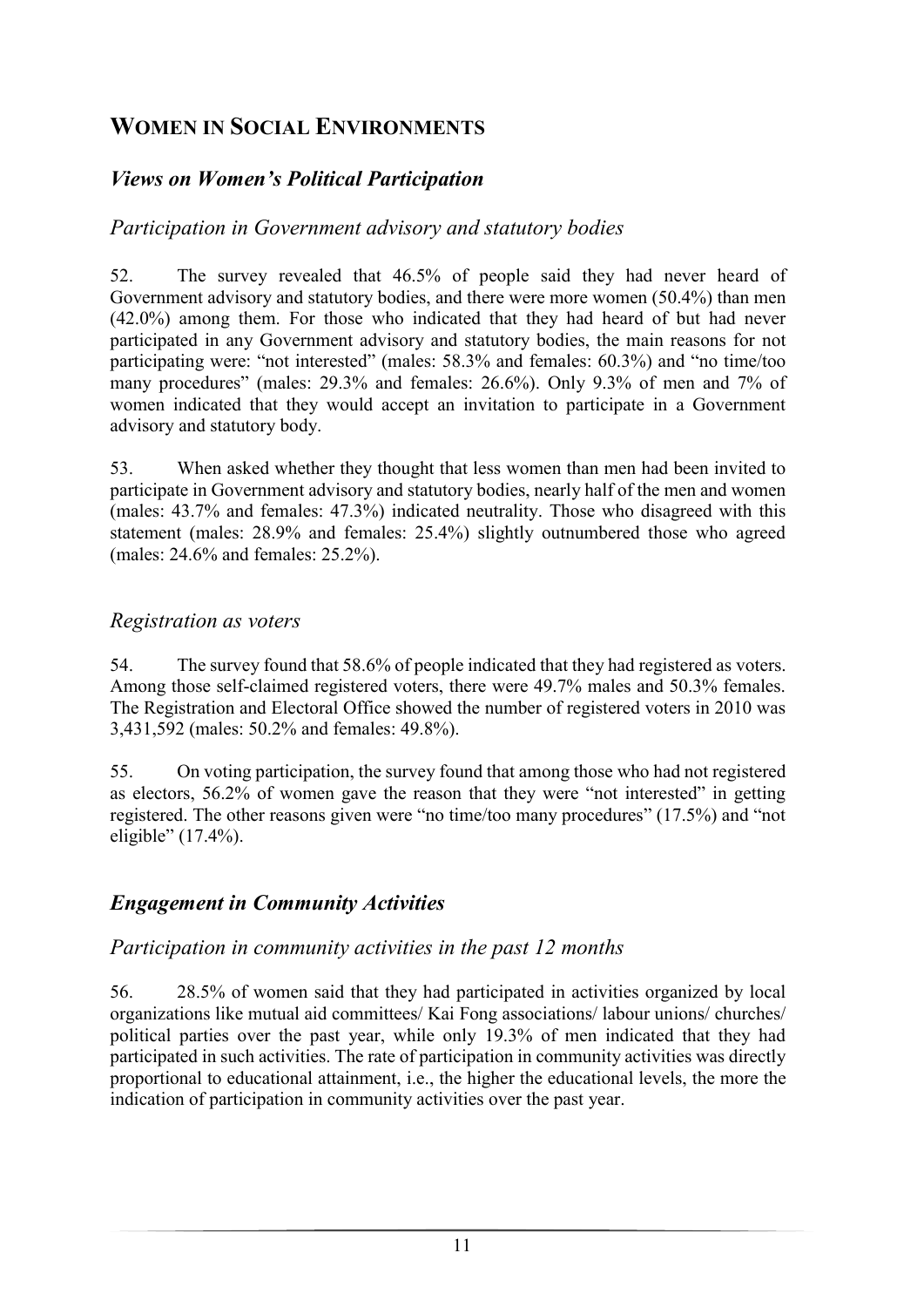#### *Participation in volunteer work*

57. 19.5% of women had indicated participation in volunteer work in the previous 12 months, while only 11.2% of men indicated the same. For those men and women who had worked as volunteers in the previous 12 months, women's median hours spent on volunteer work in the previous month was 6 hours compared with 5 hours for men. Except for home-makers, women of different cohorts of age, marital status, economic activities and educational attainment had a greater participation than men in volunteer work in the previous 12 months.

#### *Equality between two sexes*

58. About two-thirds of people (67.7%) considered that the power of both genders was equal in the society nowadays, with more men agreeing with the statement than women (males: 70.1% and females: 65.7%).

59. About three quarters of people (73.8%) agreed that the opportunities for development of both genders were equal in the society nowadays (males: 75.8% and females: 72.1%), but women disagreeing with the statement was 2.2 percentage points higher than men (males: 9.7% and females: 11.9%).

#### *Women were independent and autonomous*

60. The majority of people (85.0%) agreed that women nowadays were independent and autonomous, and the percentage of women showing agreement was 5 percentage points higher than men (males:  $82.3\%$  and females:  $87.3\%$ ).

#### *Attitudes towards Women in Politics*

#### *Performance of female political leaders*

61. The survey findings showed that about 40% of people agreed that male performed better in political leadership than female (38.7%) whereas women performed better in community services (43.8%). When analyzed by gender, more men than women considered that male political leaders performed better than female (males: 46.1% and females: 32.3%) while more women than men considered that women performed better than men in community services (males: 39.0% and females: 48.0%).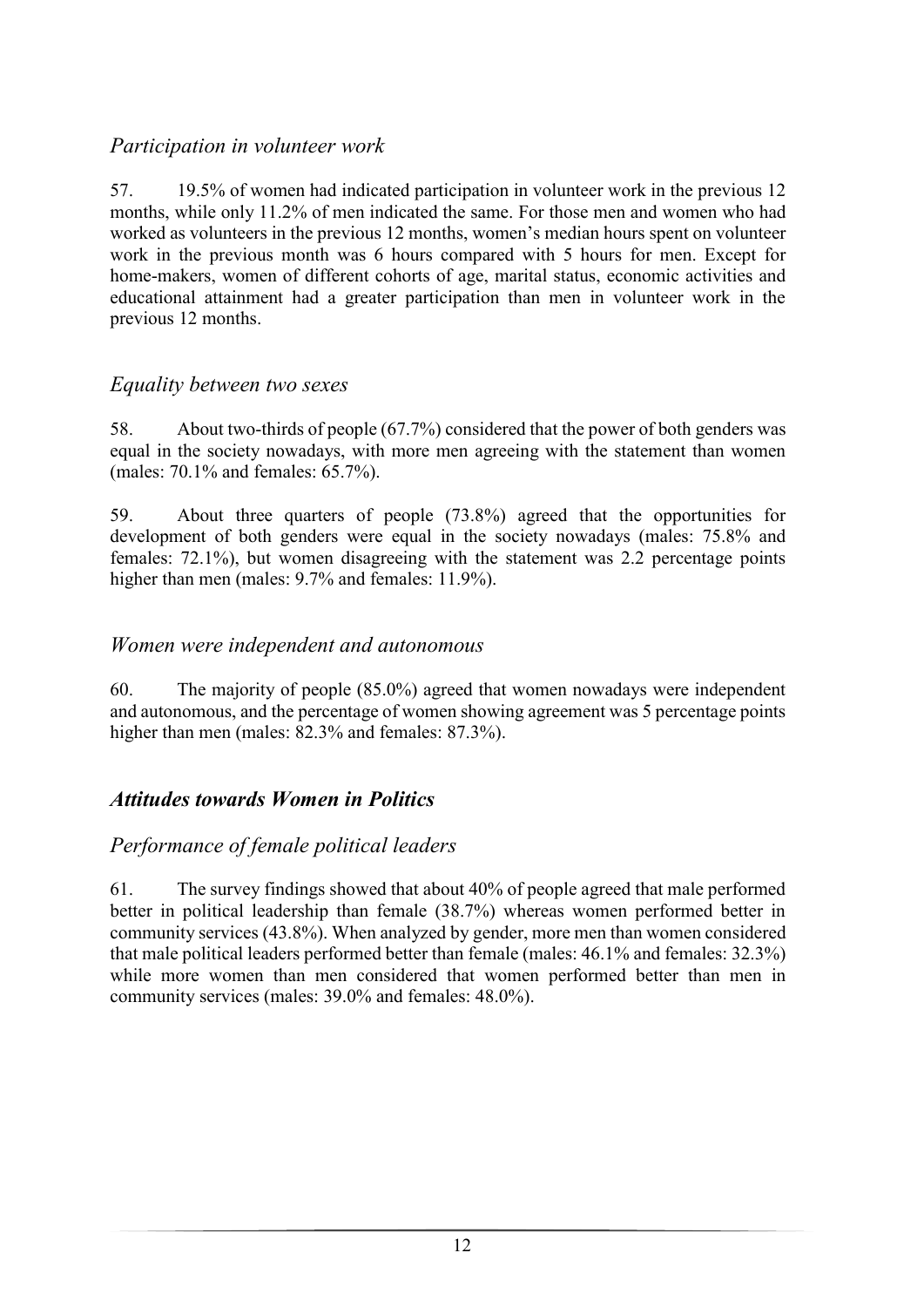# *Confidence in female Councillors*

62. The community's confidence in District Councillors or Legislative Councillors did not hinge on the councillors' gender. Over 40% of people indicated neutrality when being asked whether they had more confidence in female District Councillors (43.6%) and female Legislative Councillors (44.5%); the percentages were higher than those indicating agreement (20.4% and 19.6%) or disagreement (34.4% and 34.2%).

63. Among those who agreed that "the public has more confidence in female District Councillors/Legislative Councillors", the proportion of male was lower than female. The results also reflected that men had less confidence in female councillors than women.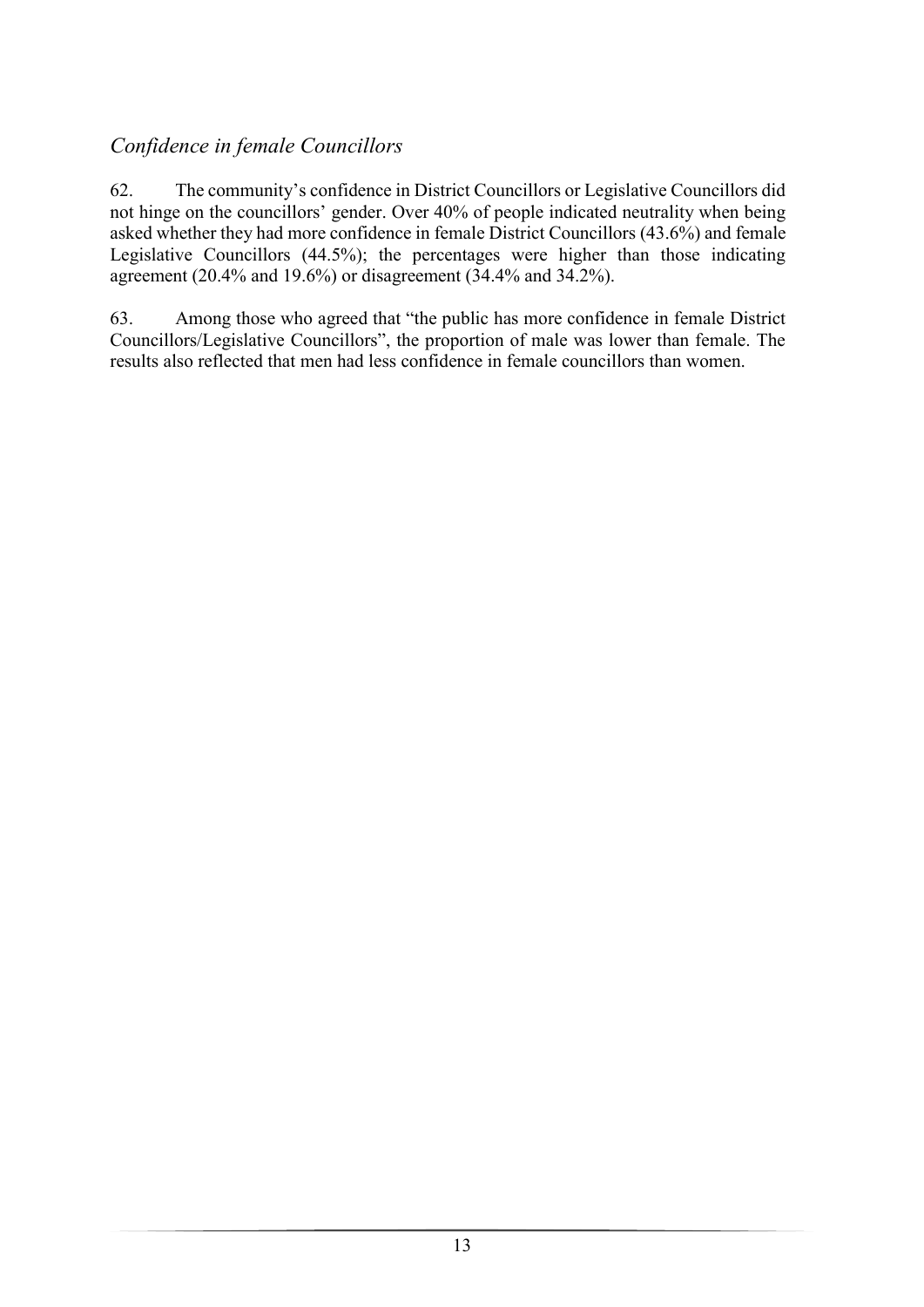# **STATUS OF WOMEN AT HOME, WORK AND IN SOCIAL ENVIRONMENTS**

64. Men were invited to rate the status of their spouses/cohabitants at home, work and in social environments while women were also asked to rate their own status expressed in a Likert scale of 5, with "1" denoting very low and "5" denoting very high.

65. In rating the level of satisfaction concerning women's status at home, work and in social environments, the same Likert scale of 5 (with "1" denoting very dissatisfied and "5" denoting very satisfied) was adopted.

#### *Women's status at home*

66. The findings showed that both men's evaluation on the status of their spouses/cohabitants at home and women's self-evaluating on their status at home were not particularly high (the overall average was 3.60). The findings also revealed that the evaluation of men on their spouses/cohabitants (3.66) was higher than the self-evaluation of women (3.57).

#### *Satisfaction level of women's status at home*

67. The findings revealed that the self-evaluation from women on the satisfaction level concerning their own status at home (average score was 3.86) was the same as men's evaluation on the satisfaction of the status of their spouses/cohabitants at home.

68.It was worth noting that the overall average satisfaction level concerning women's status at home was 3.86 while the overall average score concerning women's status at home was just 3.60. The results indicated that people tended to accept the mediocre status of women at home.

#### *Women's status at work*

69. The overall average score rated by both men's evaluation of the status of their spouses/cohabitants at work and women's self-evaluation on their status at work was 3.32 (all females: 3.32 and married/cohabiting males: 3.33). The findings showed that the overall women's status at work was lower than that of their status at home (3.60).